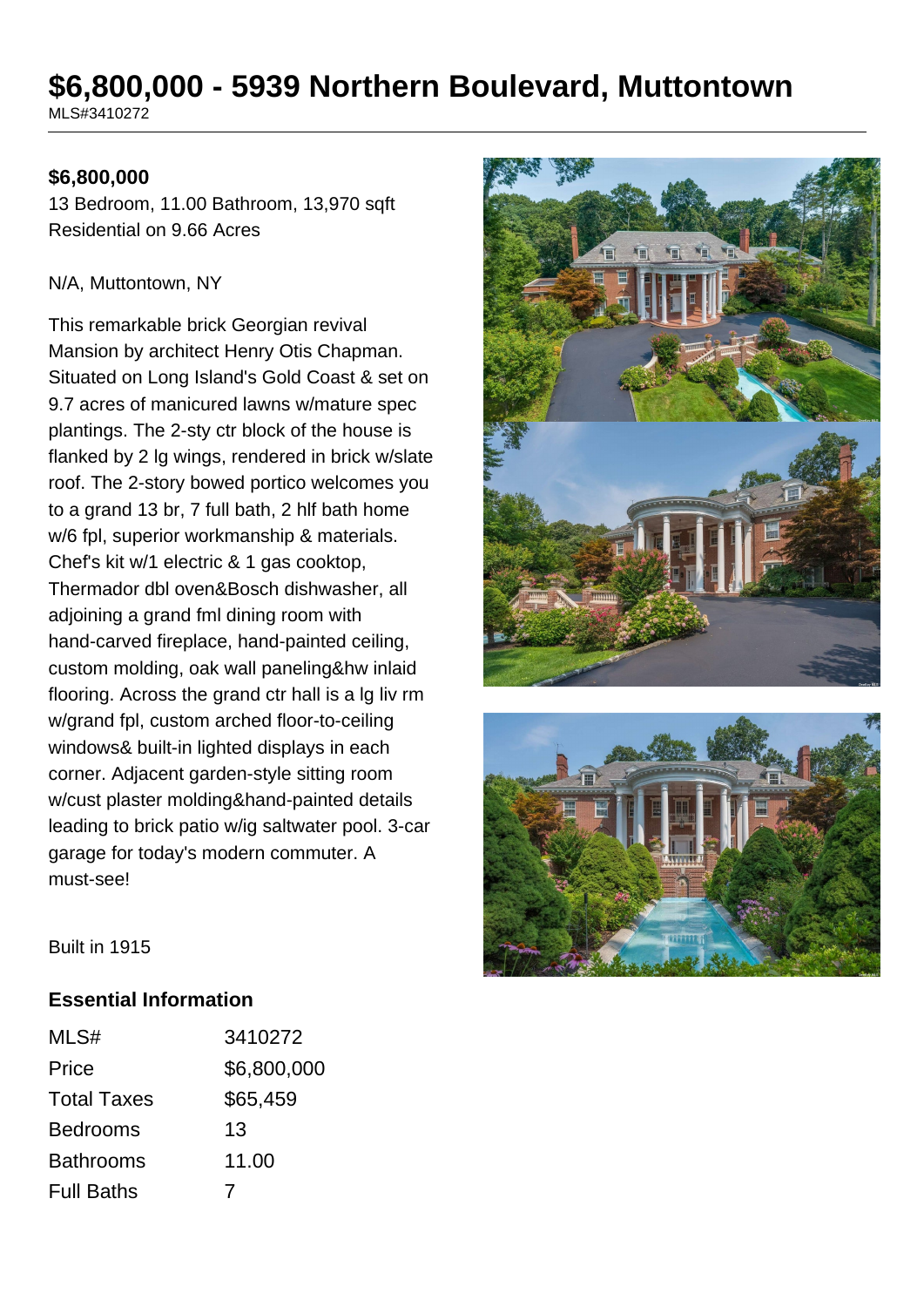| <b>Half Baths</b>          | 4                              |  |
|----------------------------|--------------------------------|--|
| Square Footage             | 13,970                         |  |
| Lot Square Footage 420,790 |                                |  |
| Acres                      | 9.66                           |  |
| <b>Year Built</b>          | 1915                           |  |
| <b>Type</b>                | Residential                    |  |
| Sub-Type                   | <b>Single Family Residence</b> |  |
| <b>Style</b>               | Estate                         |  |
| <b>Status</b>              | Active                         |  |
|                            |                                |  |

# **Community Information**

| 5939 Northern Boulevard |
|-------------------------|
| N/A                     |
| Muttontown              |
| Nassau                  |
| NY                      |
| 11732                   |
|                         |

# **Amenities**

| <b>Features</b> | Level, Possible Sub Division      |
|-----------------|-----------------------------------|
| Parking         | Private, Detached, 3 Car Detached |
| # of Garages    | 3                                 |
| Garages         | Private, Detached, 3 Car Detached |
| Has Pool        | Yes                               |
| Pool            | Inground Pool                     |

# **Interior**

| Interior                 | Hardwood, Wall To Wall Carpet                                                                                                                                                                                                 |
|--------------------------|-------------------------------------------------------------------------------------------------------------------------------------------------------------------------------------------------------------------------------|
| <b>Interior Features</b> | Cathedral Ceiling(s), Den/Family Room, Eat-in Kitchen, Exercise Room,<br>Formal Dining Room, Entrance Foyer, Granite Counters, Guest<br>Quarters, Marble Countertops, Master Bath, Powder Room, Storage,<br>Walk-In Closet(s) |
| Heating                  | Natural Gas, Hot Water, Steam                                                                                                                                                                                                 |
| Cooling                  | Central Air, Window Unit(s)                                                                                                                                                                                                   |
| Fireplace                | Yes                                                                                                                                                                                                                           |
| # of Fireplaces          | 6                                                                                                                                                                                                                             |
| <b>Has Basement</b>      | Yes                                                                                                                                                                                                                           |
| <b>Basement</b>          | Full, Unfinished                                                                                                                                                                                                              |

## **Exterior**